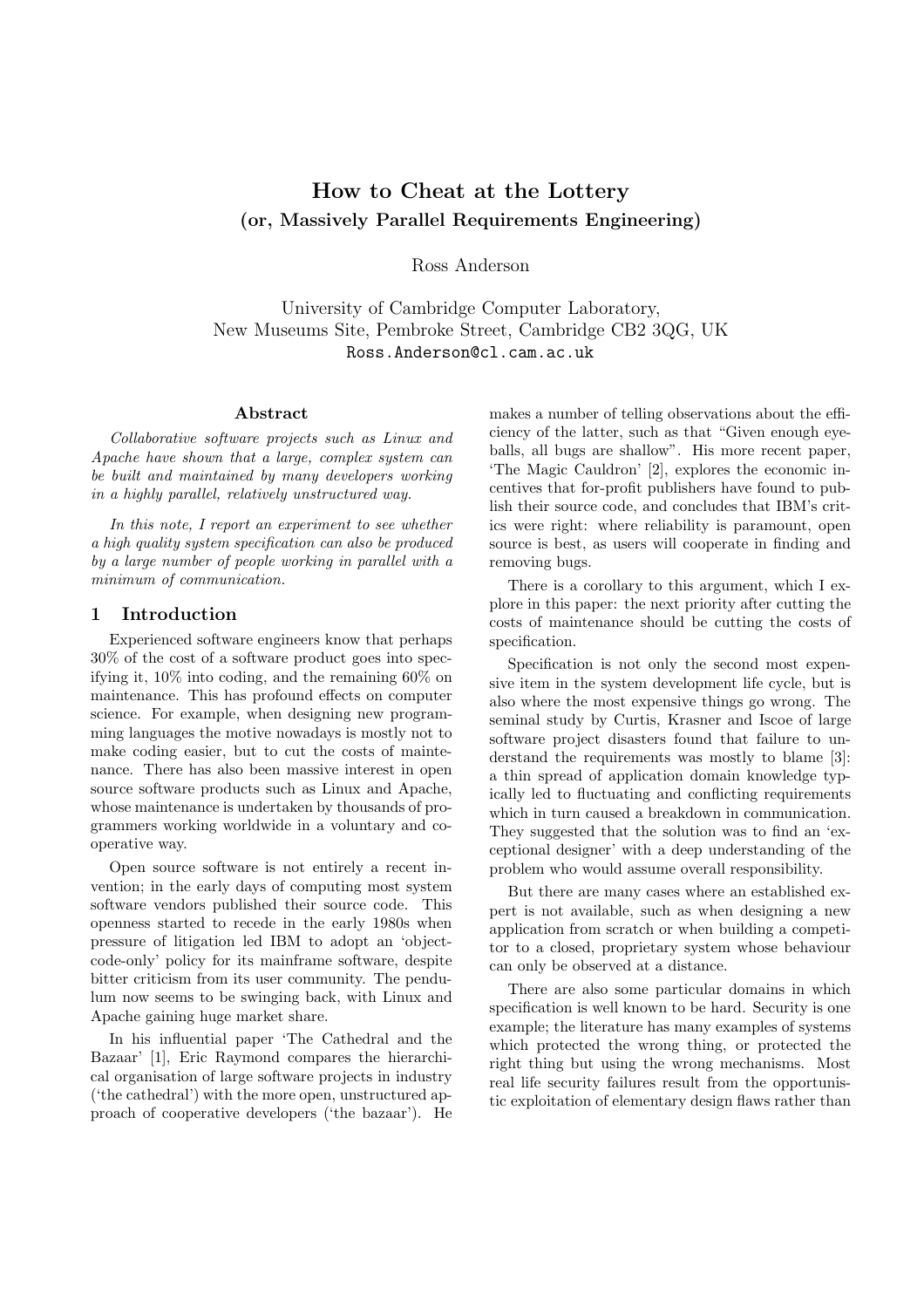'high-tech' attacks such as cryptanalysis [4]. The list of possible attacks on a typical system is long, and people doing initial security designs are very likely to overlook some of them. Even in a closed environment, the use of multiple independent experts is recommended [5].

Security conspicuously satisfies the five tests which Raymond suggested would identify the products most likely to benefit from an open source approach [2]. It is based on common engineering knowledge rather than proprietary techniques; it is sensitive to failure; it needs peer review for verification; it is business critical; and its economics include strong network effects. Its own traditional wisdom, going back at least to Auguste Kerkhoffs in 1883, is that cryptographic systems should be designed in such a way that they are not compromised if the opponent learns the technique being used. In other words, the security should reside in the choice of key rather than in obscure design features [6].

It therefore seemed worthwhile to see if a high quality security specification could be designed in a highly parallel way, by getting a lot of different people to contribute drafts in the hope that most of the possible attacks would be considered in at least one of them.

# **2 Experimental design**

The opportunity to test this idea was provided by the fact that I teach courses in cryptography and computer security to second and third year undergraduates at Cambridge. By the third year, students should be able to analyse a protection problem systematically by listing the threats, devising a security policy and then recommending mechanisms that will enforce it. (The syllabus and lecture notes are available online at [7].)

By a security policy, we mean a high level specification which sets out the threats to which a system is assumed to be exposed and the assurance properties which are to be provided in response. Like most specifications, it is a means of communication between the users (who understand the environment) and the system engineers (who will have to implement the encryption, access control, logging or other mechanisms). So it must be clearly comprehensible to both communities; it should also be concise.

The students see, as textbook examples of security policy:

• the Bell-LaPadula model, which is commonly used by governments to protect classified informa-

tion and which states that information can only flow up the classification hierarchy, and never down. Thus a civil servant cleared to 'Secret' can read files at 'Secret' or below, but not 'Top Secret', while a process running at 'Secret' can write at the same level or above, but never down to 'Unclassified';

- The Clark-Wilson model, which provides a reasonably formal description of the double-entry bookkeeping systems used by large organisations to detect fraud by insiders;
- The Chinese Wall model, which models conflicts of interest in professional practice. Thus an advertising account executive who has worked on one bank's strategy will be prevented from seeing the files on any other banking client for a fixed period of time afterwards;
- The British Medical Association model, which describes how flows of personal health information must be restricted so as to respect the established ethical norms for patient privacy. Only people involved directly in a patient's care should be allowed to access their medical records, unless the patient gives consent or the records are de-identified effectively.

The first three of these are documented in [8] and the fourth in [9]. Further examples of security policy models are always welcome, as they help teach the lesson that 'security' means radically different things in different applications. However, developing a security policy is usually hard work, involving extensive consultation with domain experts and successive refinement until a model emerges that is compact, concise and agreed by all parties.

Exceptions include designing a policy for a new application, and for a competitor to a closed system. In such cases, the best we can do may be to think long and hard, and hope that we will not miss anything important.

I therefore set the following exam question to my third year students:

**You have been hired by a company which is bidding to take over the National Lottery when Camelot's franchise expires, and your responsibility is the security policy. State the security policy you would recommend and outline the mechanisms you would implement to enforce it.**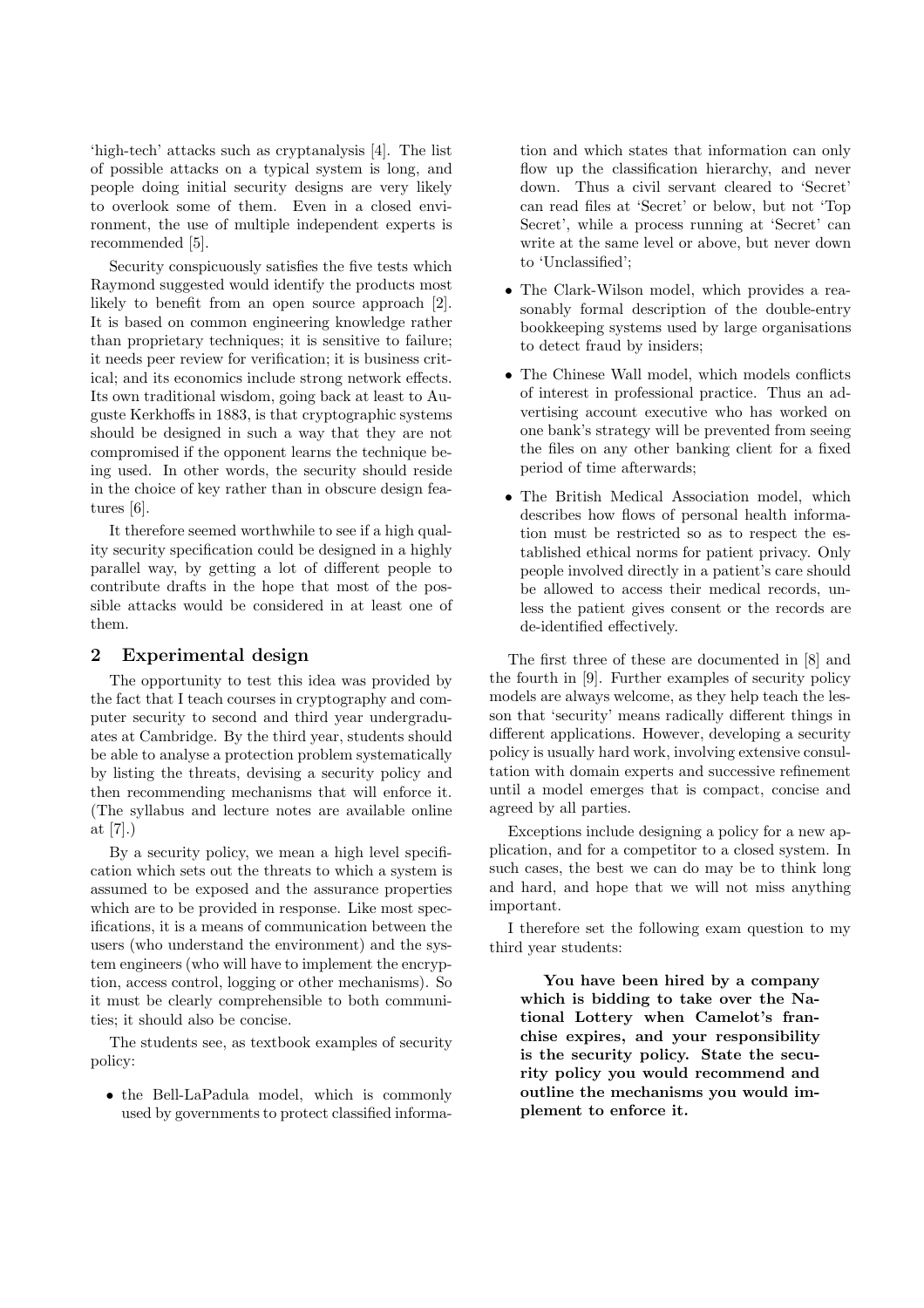# **3 The UK National Lottery**

For the benefit of overseas readers, I will now give a simplified description of our national lottery. (British readers can skip the next two paragraphs.)

The UK's national lottery is operated by a consortium of companies called Camelot which holds a seven year licence from the government. This licence is up for renewal, which makes the question topical; and presumably Camelot will refuse to share its experience with potential competitors. A large number of franchised retail outlets sell tickets. The customer marks six out of 49 numbers on a form which he hands with his money to the operator; she passes it through a machine that scans it and prints a ticket containing the choice of numbers plus some further coded information to authenticate it.

Twice a week there is a draw on TV at which a machine selects seven numbered balls from 49 in a drum. The customers who have predicted the first six share a jackpot of several million pounds; the odds should be (49 choose 6) or 13,983,816 to one against, meaning that with much of the population playing there are several winners in a typical draw. (Occasionally there are no winners and the jackpot is 'rolled over' to the next draw, giving a pot of many millions of pounds which whips the popular press to a frenzy.) There are also smaller cash prizes for people who guessed only some of the numbers. Half the takings go on prize money; the other half gets shared between Camelot, the taxman and various charitable good causes<sup>1</sup>.

The model answer I had prepared had a primary threat model that attackers, possibly in cahoots with insiders, would try to place bets once the result of the draw is known, whether by altering bet records or forging tickets. The secondary threats were that bets would be placed that had not been paid for, and that attackers might operate bogus vending stations which would pay small claims but disappear if a client won a big prize.

The security policy that follows logically from this is that bets should be registered online with a server which is secured prior to the draw, both against tampering and against the extraction of sufficient information to forge a winning ticket; that there should be credit limits for genuine vendors; and that there should be ways of identifying bogus vendors. Once the security policy has been developed in enough detail, designing enforcement mechanisms should not be too hard for someone skilled in the art – though there are some subtleties, as we shall see below.

The exam was set on the first of June 1999 [10], and when the scripts were delivered that evening, I was eager to find out what the students might have come up with.

# **4 Results**

Thirty four candidates answered the question, and five of their papers were good enough to be kept as model answers. All of these candidates had original ideas which are incorporated in this paper, as did a further seven candidates whose answers were less complete. As the exam marking is anonymous, the 'co-authors' of this specification are a subset of the candidates listed in the ackowledgements below. The question was a 'good' one in that it divided the students up about equally into first, second and third class ranges of marks. Almost all the original ideas came from the first class candidates.

The contributions came at a number of levels, including policy goal statements, discussions of particular attacks, and arguments about the merits of particular protection mechanisms.

#### **4.1 Policy goal statements**

On sorting out the high level policy statements from the more detailed contributions, the first thing to catch the eye was a conflict reminiscent of the old debate over who should pay when a 'phantom withdrawal' happens via an automatic teller machine – the customer or the bank [4].

One of the candidates assumed that the customer's rights must have precedence: *'All winning tickets must be redeemable! So failures must not allow unregistered tickets to be printed.'* Another candidate assumed the contrary, and thus the *'worst outcome should be that the jackpot gets paid to the wrong person, never twice.'* Ultimately, whether systems fail in the shop's favour or the customer's is a regulatory issue. However, there are consequences for security. In the context of cash machine disputes, it was noted that if the customer carries the risk of fraud while only the bank is in a position to improve the security measures, then the bank may get more and more careless until an epidemic of fraud takes place. We presumably want to avoid this kind of 'moral hazard' in a national lottery; perhaps the solution is for disputed sums to be added back to the prize fund, or distributed to the 'good causes'.

As well as protecting the system from fraud, the operator must also convince the gaming public of this.

<sup>1</sup>Appointing the members of the committees that dish out the money is a source of vast patronage for the Prime Minister and, according to cynics, is the real reason for the Lottery to exist.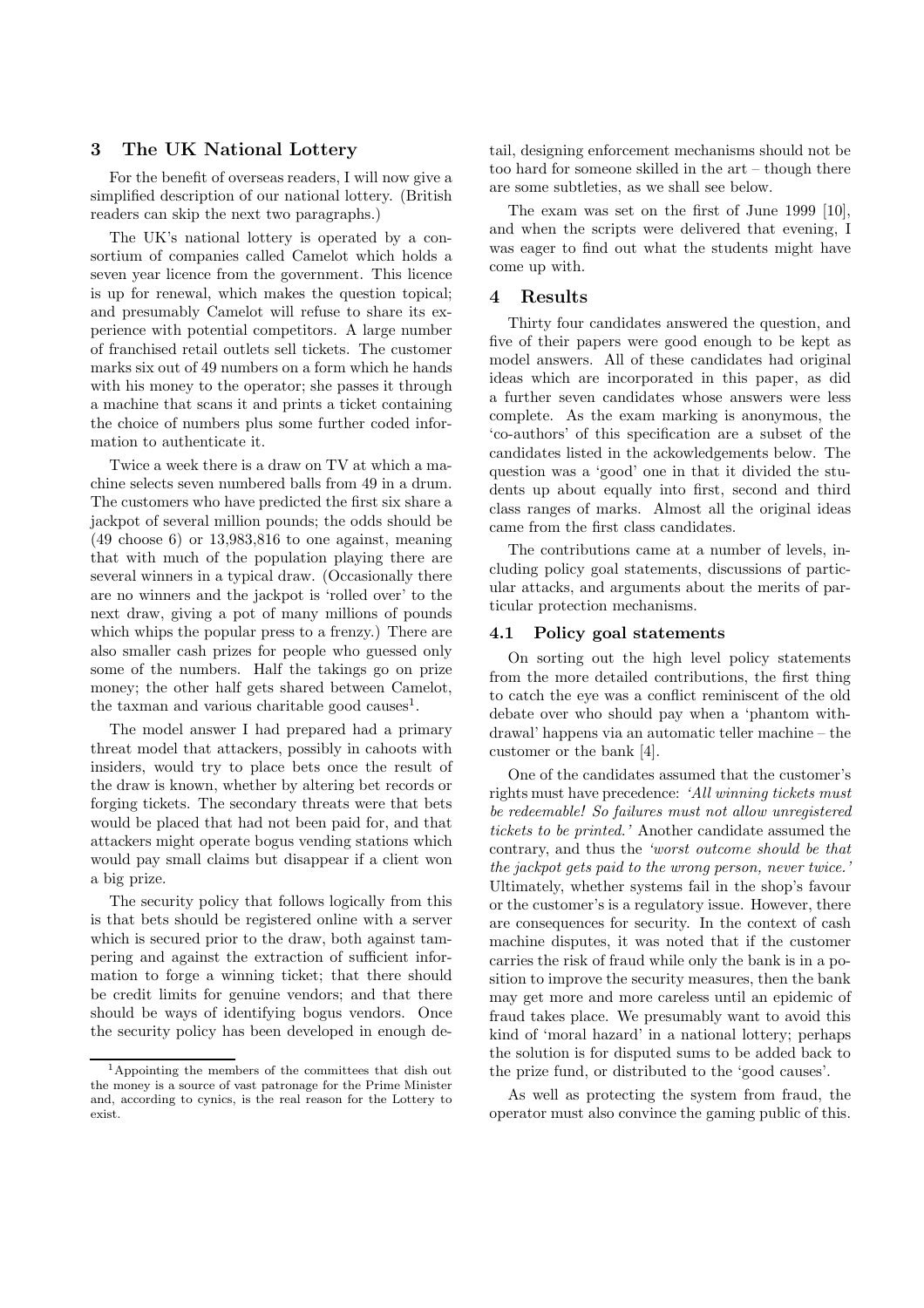This was expressed in various ways: *'take care how you justify your operations;' 'don't forget the indirect costs of security failure such as TV contract penalties, ticket refund, and publicity of failure leading to bogus claims;' 'at all costs ensure that there is enough backup to prevent unverifiable ticket problems.'* The operator can get some protection by signs such as *'no winnings due unless entry logged'* but this cover is never total.

Next, a number of candidates argued that it was foolish to place sole reliance on any single protection mechanism, or any single instance of a particular type of mechanisms. A typical statement was: *'Don't bet the farm on tamper-resistance'*. For example, if the main threat is someone forging a winning ticket after tapping the network which the central server uses to send ticket authenticator codes to vending machines, we might not just encrypt the line but also delay paying jackpots for several days to give all winners a chance to claim. (Simply encrypting the authentication codes would not be enough, if a technician who dismantled the encryption device at the server could get both the authentication keys and the encryption keys.) Translated into methodology, this suggests a security matrix approach which maps the threats to the protection mechanisms, and makes it easy for us to check that at least two independent mechanisms constrain every serious threat.

Various attempts were made to reuse existing security policies, and particularly Clark-Wilson. These were mostly by weak candidates and not very convincing. But three candidates did get some mileage; for example, one can model the lottery terminal as a device that turns an unconstrained data item (the customer selection) into a constrained data item (the valid lottery ticket) by registering it and printing an authentication code on it. Such concepts can be useful in designing separation-of-duty mechanisms for ticket redemption and general financial control, but do not seem to be enough to cover all the novel and interesting security problems which a lottery provides.

Some candidates wondered whether a new franchisee would want to extend the existing lottery's business model, such as by allowing people to buy tickets over the phone or the net. In that case, one should try to design the policy to be extensible to non-material sales channels. (Internet based lottery ticket sales have since been declared to be a good thing by the government [11].)

Finally, some attention needs to be paid to protecting genuine winners. The obvious issue is safeguarding the privacy of winners who refuse publicity; less ob-

vious issues include the risk that winners might be traced, robbed and perhaps even murdered during the claim process. For example, the UK has some recent history of telephone technicians abusing their access to win airline tickets and other prizes offered during phone-in competitions; one might be concerned about the risk that a technician, in cahoots with organised crime, would divert the winners' hotline, intercept a jackpot claim, and dispatch a hit squad to collect the ticket. In practice, measures to control this risk are likely to involve the phone company as much as the lottery itself.

#### **4.2 Discussions of particular attacks**

This leads to a discussion of attacks. There were several views on how the threat model should be organised; one succinct statement was *'Any attack that can be done by an outsider can be done at least as well by an insider. So concentrate on insider attacks'.* This is something that almost everyone knows, but which many system designers disregard in practice. Other candidates pointed out that no system can defend itself against being owned by a corrupt organisation, and that senior insiders should be watched with particular care<sup>2</sup>.

Moving now to the more technical analysis, a number of interesting attack scenarios were explored.

- 1. A number of candidates remarked that in the absence of enforceable limits on ticket sales per machine, an operator could issue large numbers of tickets without any intention of paying for them. In extremis, he might issue all 13,983,816 tickets required to win a jackpot. The obvious fix is to have a value counter to enforce a system of credit limits – but where? If the terminal cannot be completely tamperproof, we need an online solution. But this is not enough: three candidates warned about possible traffic insertion attacks at the server end, so having synchronised value counters at both the terminal and the server might be a good idea<sup>3</sup>. So would banking industry style batch controls and totals.
- 2. Three candidates discussed tricking genuine terminals into attaching to a fake server. The goal might be fraud (after the draw, forge tickets with authenticators calculated using the fake server

<sup>2</sup>One of the companies that originally made up the Camelot consortium had to leave after its chief executive was found by the High Court to have tried to bribe a competing consortium during the bidding for the original lottery franchise.

<sup>&</sup>lt;sup>3</sup>but see section 4.3 below on the problems of redundancy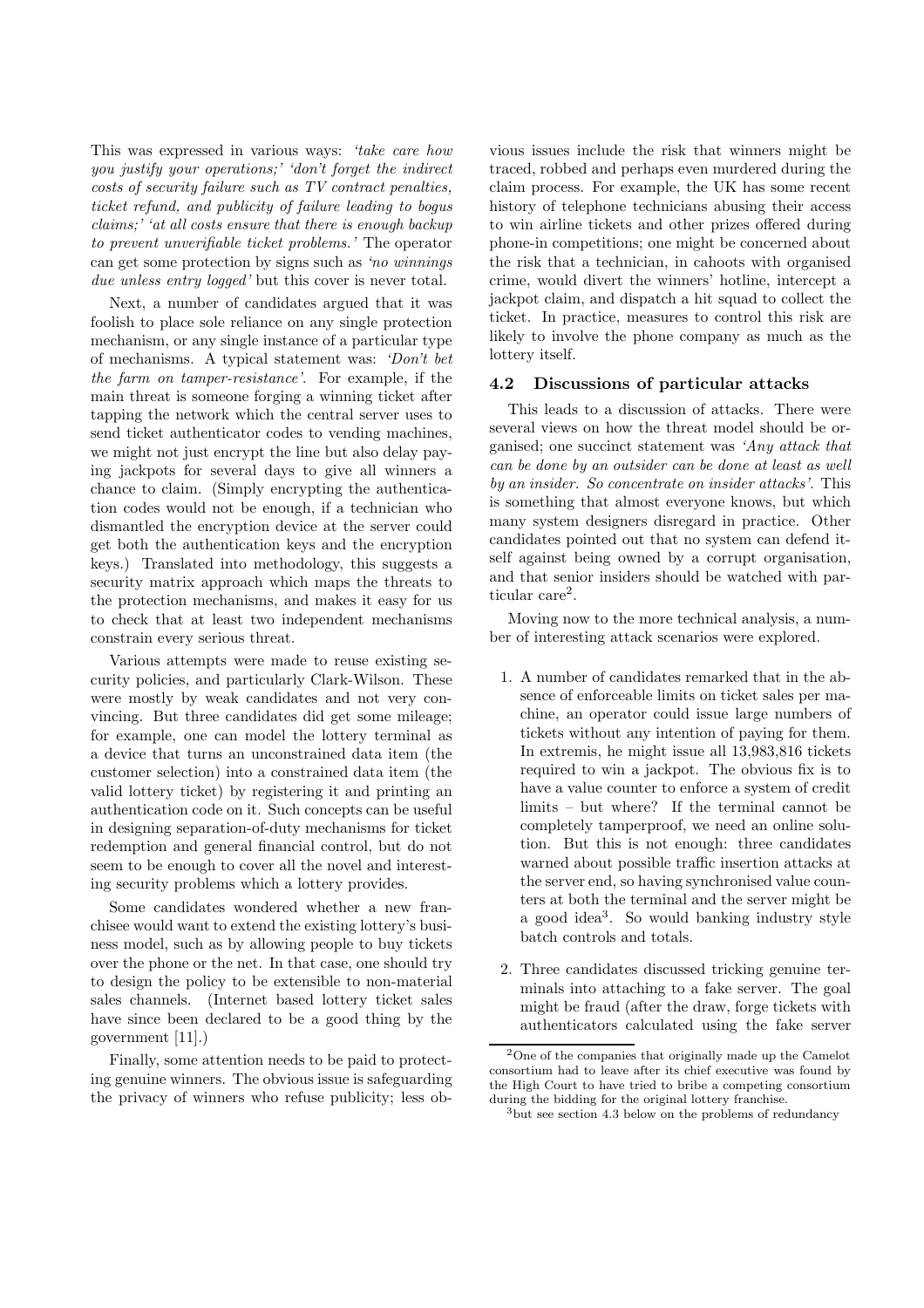key) or denial of service (undermine the lottery's credibility by causing vendors to print tickets which cannot be redeemed if they win). The obvious fix is to have the terminals authenticate the server.

- 3. There was concern about the prospect of a winning ticket being claimed simultaneously at several shops. The general consensus was that an online operation with guaranteed commit-abort semantics and strong authentication of the terminal should be required to pay a winning ticket.
- 4. Candidates disagreed about the threat from refunds. If refunds are allowed, then someone might get a refund on a forged ticket and later present the original if it wins. (Historically, refund mechanisms have been a source of fraud with systems such as prepaid electricity meters [5]). The simplest solution is not to allow any refunds at all; and alternative is to allow them only in very restricted circumstances (only for data entry errors, only while the customer is still in the shop, only up to close of play, only while the terminal is online, and subject to collection and audit of all refunded tickets along with all locally paid winning tickets).
- 5. Although tamper resistance cannot be relied on completely, it can still be helpful. But should we protect the whole vending machine or just an embedded crypto module? If the latter, there is a risk that vendors will tamper with the rest of the system so that it reports only a proportion of their takings, in effect competing with the lottery by issuing the other tickets on their own account. So it is probably a good idea to make the whole vending machine tamper resistant, except for those components such as the receipt printer where user access is unavoidable.
- 6. It may be a good idea to allow small claims to be cashed anywhere in the system. This way, any bogus tickets should be spotted as quickly as possible. This will also help the operator detect any rogue merchants running completely bogus vending operations with unauthorised equipment.
- 7. This will not help, however, with another possible attack on the vending machine's tamper resistance. This is where a wiretap is used to reveal which machine sold a winning ticket (whether directly, or from published information about where a prizewinner lives); the attacker then burgles the

shop, steals the machine and digs the authentication keys or logs out of it. So vending machines should not contain enough information to forge a ticket, except in the instant that a genuine ticket is being printed.

There are some secondary design concerns here. How will the machines validate the lower-value tickets that are paid out locally – only online? Or will some of the authenticator code be kept in the vending station? But in that case, how do we cope with the accidental or malicious destruction of the machine that sold a jackpot winning ticket, and how do we pay small winnings when the machine that sold the ticket is offline?

- 8. Close attention has to be paid to failure modes. If random errors and system failures can lead to individual gain then, as with some burglar alarm systems [12], deliberate attempts to cause failure can be expected. They may lead not just to occasional frauds but also to more widespread service denial.
- 9. Some attention has to be paid to whether the system should collect evidence with a view to resolving possible disputes with franchisees, and if so what form it should take. The naive approach is to ask for everything to carry a digital signature, but this is largely irrelevant to the kind of attack one expects from the experience of electricity token vending [5] – namely that a vendor sells a large number of tickets and then reports the machine stolen. The solution is likely to involve contractual obligations, insurance, and monitoring of vending machines by the central server.
- 10. There should be enough privacy protection to prevent punters learning the pattern of bets; even if the draw is random, other people's choice of numbers will not be, and this will skew the odds. The published history of jackpots gives some information on this (it is already extensively analysed) but one should not give out any more information, unless the operator decides to as a matter of policy. If it were believed that insiders had an advantage by knowing the popularity of each number, this could seriously erode confidence. (There is no realistic way to stop a clever vending agent rigging up some means of collecting local statistics, but at least the authentic national statistics should be protected.)
- 11. Some candidates suggested using the BBC's broadcast radio clock signal as an authentication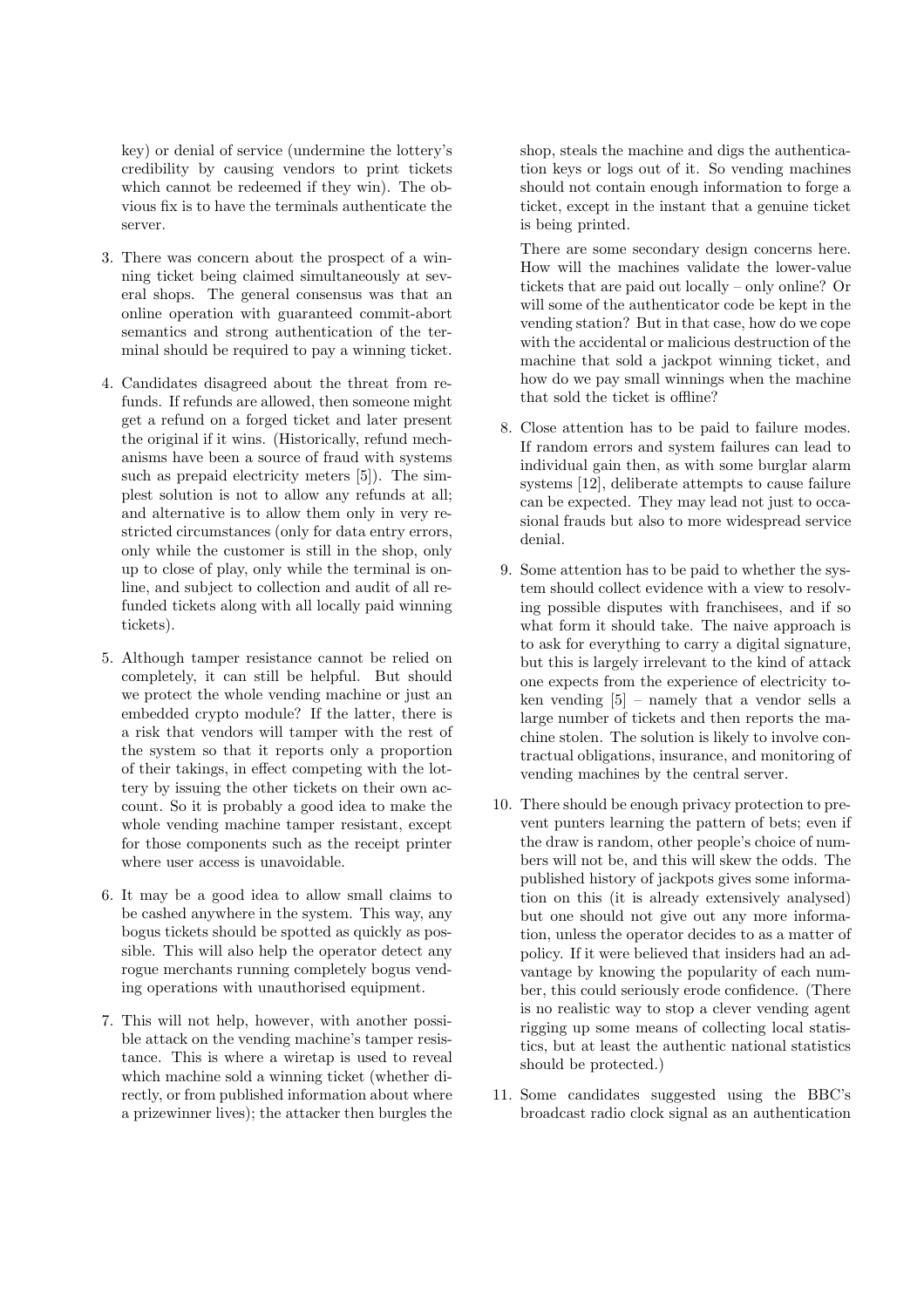input to the vending terminals; but one candidate correctly pointed out that this signal could be jammed without much difficulty. This was a highly effective suggestion, in the sense that when it was mentioned to a colleague who had recently done an audit of a different online gaming system, his response was 'Oh s\*\*\*!'

# **4.3 Reasoning about particular protection mechanisms**

The third type of contribution from the candidates can be roughly classed as reasoning about particular mechanisms.

- 1. Five candidates discussed the kind of authenticator needed to validate the ticket. One suggested a digital signature; one reasoned that a MAC<sup>4</sup> would do; three pointed out that even a random number generated by the central server would be enough (though a MAC might be more convenient).
- 2. There was some discussion of how one should eliminate single points of vulnerability such as the encryption devices that would generate authenticators if this were done algorithmically. There was also some reasoning about separation of duty, such as how to prevent any single individual from being able to validate a jackpot win. One might, for example, have 'orange' and 'blue' encryption boxes (if encryption were used to generate authenticators) or databases (if the authenticators were randomly generated) and have the call centre send out an orange manager and a blue manager to visit the winner and check the claim.
- 3. There was also discussion of the nature of the Trusted Computing Base<sup>5</sup>. Is this all of the central server or just part of it? How much protection can you get by separating function across replicated hardware, such as multiple databases or crypto boxes at the centre, or by having part of the authenticator computed centrally and part by the vending machine? In the latter case, do you need to have all the vending machines online when claims are paid, or do you upload winning authenticators – in which case what did you

gain by decentralising part of the codes before the draw? The efficacy of replication is well known to be bounded by common mode errors (particularly specification errors [13]). And in any case, how do you prevent yourself being laid open to service denial attacks? There are similar tradeoffs involving security and resilience when we consider whether to put the value counters at the server, in the terminals, or in both. Managing these tradeoffs may involve several iterations of a detailed design, with criticism from a number of bright people in parallel.

- 4. Some candidates discussed the level of reliance that could be placed on physical ticket security technologies, such as holograms; the general consensus was that the stock is bound to be stolen. Thus the primary protection should be digital not physical. However, having a printed serial number on the ticket costs little and may do some good if it is also an input to the MAC or other authentication process. This way, a crook has to do some physical forgery as well. Serial numbers might also provide a second level control against wiretap attacks, as one might transmit only the first few digits of the serial number to the server and arrange matters so that the remaining digits were a MAC computed with a key known only to the ticket printing company.
- 5. The candidates came up with quite a number of checklist items of the kind that designers often overlook – e.g. 'tickets must be associated with a particular draw'. This might seem obvious, but a protocol design which used a purchase date, ticket serial number and server-supplied random challenge as input to a MAC computation might appear plausible to a superficial inspection. The evaluator might not check to see whether a shopkeeper could manufacture tickets that could be used in more than one draw. Experienced designers appreciate the value of such checklists.
- 6. The user interface design also needs some care. We mentioned above that one should ask for telephone claims of big wins after the draw, then delay payment for a week or two in the hope that any duplicated winning ticket will become evident. This delay can be used for (and excused by) due diligence activities such as getting a sworn statement from each jackpot winner that the ticket is theirs, and that they are not cheating on a partner or a syndicate with an equity stake

<sup>4</sup>For the benefit of readers without a security background, a MAC – or message authentication code – is a cryptographic checksum computed on data using a secret key and which can only be verified by principals who also possess that secret key. By comparison, a digital signature can in principle be verified by anybody. See [8] for more detail

<sup>5</sup>the set of hardware, software and procedural components whose failure could lead to a compromise of the security policy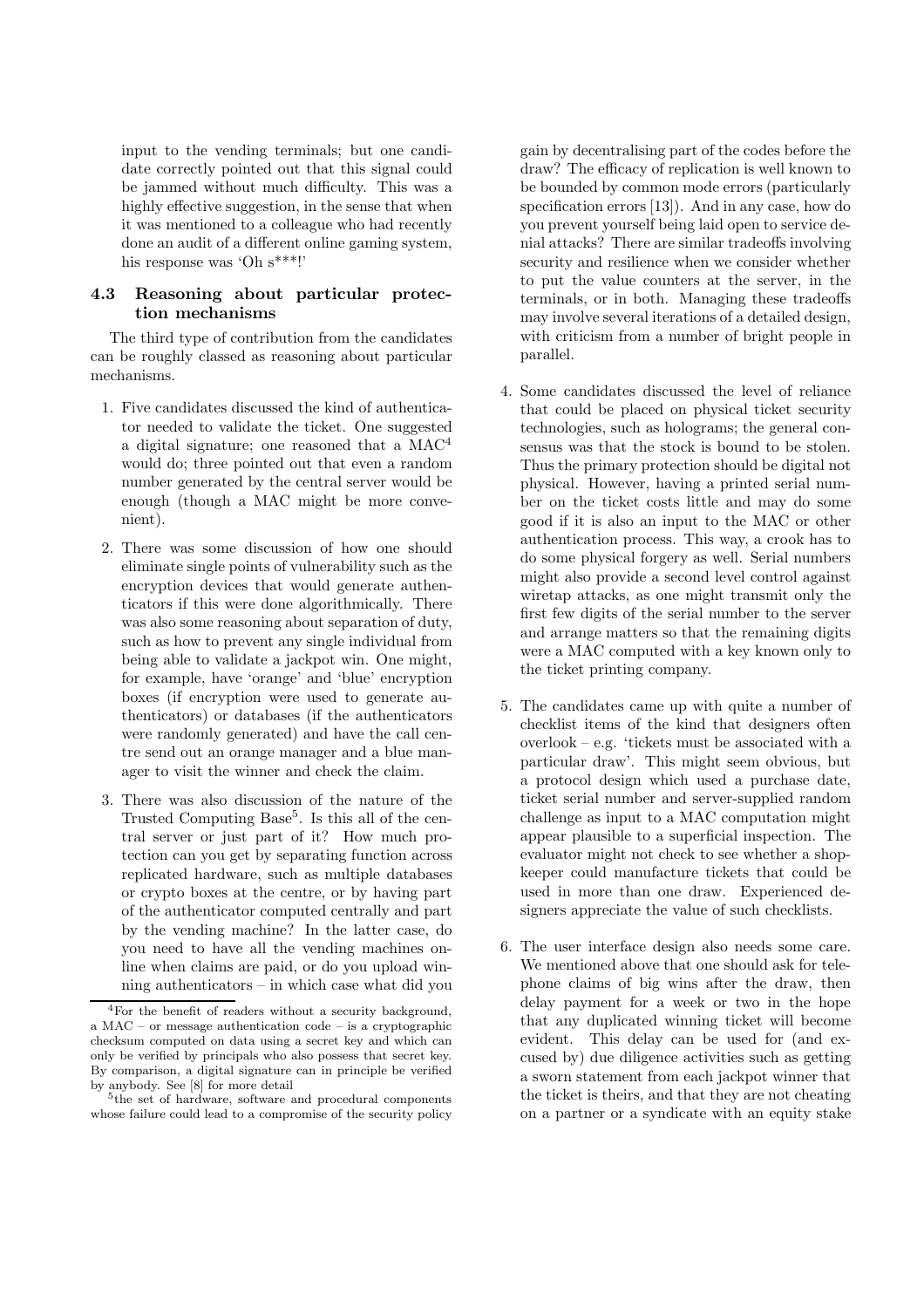in the win – an activity which has given rise to most of the publicised disputes over the years.

- 7. As the company will want to convince outsiders that it is not cheating, it might veer towards involving third parties in many of the protection mechanisms. For example, in order to secure the database of bets before the draw, it would be natural to use a third party timestamping service rather than simply having a spare copy of a CD of the database; if a spare database were preferred, then one might leave it with a bank rather than at an in-house backup site.
- 8. How much audit effort is needed? Certainly, one should collect both winning and refunded tickets for examination. Key staff should be watched; a Jaguar in the car park should sound an alarm more quickly than it did in the Aldrich Ames case. There are many other details, such as:
	- what will be the controls on adding vending machines to network (and for that matter adding servers);
	- how long should logs be kept;
	- how to deal with refunded tickets;
	- how to deal with tickets that are registered but not printed (these will exist if you insist that unregistered tickets are never printed);
	- what system will be used to transfer takings from merchants to the operator (we don't want a fake server to be able to collect real money);
	- what audit requirements the taxman will impose;
	- what sort of 'intrusion detection' or statistical monitoring system will be incorporated to catch the bugs and/or attacks that we forgot about or which crept in during the implementation. E.g., we might have a weird bug which enables a shopkeeper to manufacture occasional medium-sized winners which he credits against his account. If this is significant, it should turn up in long term statistical analysis.

As we work through these details, it becomes clear that for most of the system, 'Trusted' means not just tamper resistant but subject to approved audit and batch control mechanisms.

### **4.4 How complete are the above lists?**

At the time I set the exam question, I had never played the lottery. I did not perform this experiment until after marking the exam scripts; this helped ensure an even playing field for the candidates. In fact, by the time I got round to buying a ticket, I had already written the first draft of this article and circulated it to colleagues. My description of the ticket purchase process in that draft had been based on casual observation of people ahead of me in Post Office queues, and was wrong in an unimportant but noticeable detail: I had assumed that the authentication code was printed on the form filled by the customer whereas in fact it appears on the receipt (which I have therefore called 'the ticket' in this version of the paper). None of my colleagues noticed, and none of them has since admitted to having ever played. Indeed, only one of the candidates shows any sign of having done so. I had expected a negative correlation between education and lottery participation (many churches already denounce the lottery as a regressive tax on the poor, the weak and the less educated) but the strength of this correlation surprised me.

So the above security analysis was done essentially blind – that is, without looking at the existing system. Subsequent observation of the procedures actually implemented by Camelot suggests only two further issues.

- 1. Firstly, the Camelot rules allow small franchisees to pay wins of up to £500, while the agencies in main Post Offices can pay up to £10,000. This seems a better idea than our 4.2.6; it makes it a lot harder to run a bogus vending operation. Wins in the £500–£10,000 range are much commoner than jackpots, and main Post Offices are much harder to 'forge' than corner shops.
- 2. Secondly, the tickets are numbered as suggested in 4.3.4, but printed on continuous stock. The selected bet numbers and authentication codes are printed on the front, while pre-printed serial numbers appear on the back. This may have both advantages and disadvantages. If a standard retail receipt printer is used, it can produce a paper audit roll with a copy of all tickets printed. This may well be more convincing to a judge than any cryptographic protection for electronic logs. On the other hand, the audit roll might facilitate ticket forgery as in 4.2.7, and there may be synchronisation problems (the sample ticket I purchased has two successive serial numbers on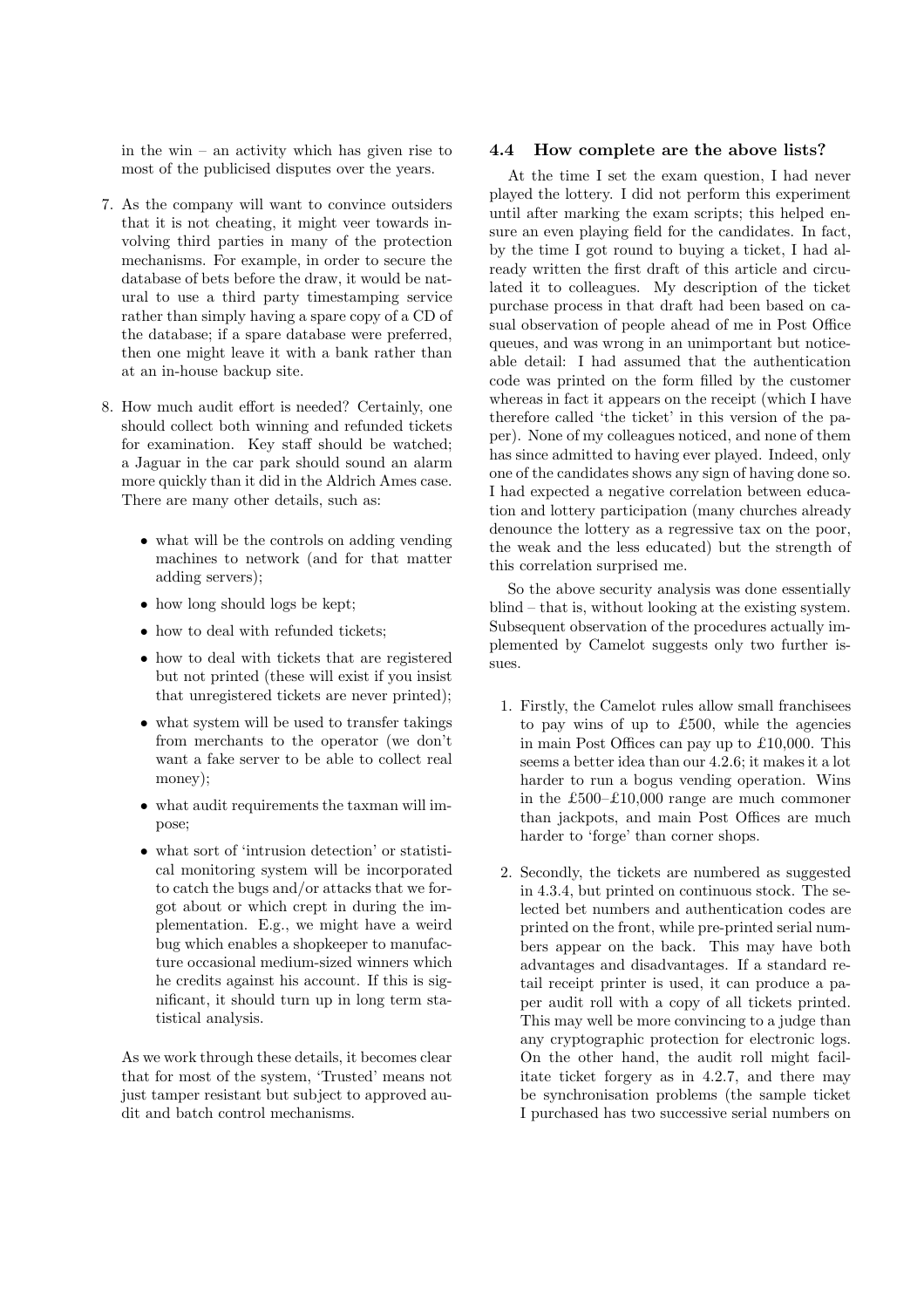the back). When synchronising tickets with serial numbers, one will have to consider everything from ticket refunds to how operators will initialise a new roll of paper in the ticket printer, and what sort of mistakes they will make.

The final drafting of the threat model, security policy and detailed functional design is now left as an exercise to the reader.

# **5 Discussion and Conclusions**

Linux and Apache prove that software maintenance can be done in parallel; the experiment reported in this paper shows that requirements engineering can too.

There has been collaborative specification development before, as with the 'set-discuss' mailing list used to gather feedback during the development of the SET protocol for electronic payments. However, such mechanisms tend to have been rather ad-hoc, and limited to debugging a specification that was substantially completed in advance by a single team. The contribution of this paper is twofold: to show that it is possible to parallelise right from the start of the exercise, and to illustrate how much value one can add in a remarkably short period of time. Our approach is a kind of structured brainstorming, and where a complete specification is required for a new kind of system to a very tight deadline, it looks unbeatable: it produced high quality input at every level from policy through threat analysis to technical design detail.

The bottleneck is the labour required to edit the contributions into shape. In the case of this paper, the time I spent marking scripts, then rereading them, thinking about them and drafting the paper was about five working days. A system specification would usually need less polishing than a paper aimed at publication, but the time saved would have been spent on other activities such as doing a formal matrix analysis of threats and protection mechanisms, and finalising the functional design.

Finally, there is an interesting parallel with testing. It is known that different testers find the same bugs at different rates – even if Alice and Bob are equally productive on average, a bug that Alice finds after half an hour will only be spotted by Bob after several days, and vice versa. This is because different people have different areas of focus in the testing space. The consequence is that it is often cheaper to do testing in parallel rather than series, as the average time spent finding each bug goes down [14]. The exercise reported in this paper strongly supports the notion that the same economics apply to requirements engineering too. Rather than paying a single consultant to think about a problem for twenty days, it will often be more efficient to pay fifteen consultants to think about it for a day each and then have an editor spend a week hammering their ideas into a single coherent document.

# **Acknowledgements**

I am grateful to the security group at Cambridge, and in particular to Frank Stajano, for a number of discussions. I also thank JR Rao of IBM for the history of the 'object code only' effort, and Karen Spärck Jones who highlighted those parts of the first draft that assumed too much knowledge of computer security for a general engineering audience, and also persuaded me to buy a ticket.

Finally, the students who contributed many of the ideas described here were an anonymous subset of our third year undergraduates for 1998–9, who were:

PP Adams, MSD Ashdown, JJ Askew, T Balopoulos, KE Bebbington, AR Beresford, TJ Blake, NJ Boultbee, DL Bowman, SE Boxall, G Briggs, AJ Brunning, JR Bulpin, B Chalmers, IW Chaudhry, MH Choi, I Clark, MR Cobley, DP Crowhurst, AES Curran, SP Davey, AJB Evans, MJ Fairhurst, JK Fawcett, KA Fraser, PS Gardiner, ADOF Gregorio, RG Hague, JD Hall, P Hari Ram, DA Harris, WF Harris, T Honohan, MT Huckvale, T Huynh, NJ Jacob, APC Jones, SR King, AM Krakauer, RC Lamb, RJP Lancaster, CK Lee, PR Lee, TY Leung, JC Lim, MS Lloyd, TH Lynn, BR Mansell, DH Mansell, AD McDonald, NG McDonnell, CJ McNulty, RD Merrifield, JT Nevins, TM Oinn, C Pat Fong, AJ Pearce, SW Plummer, C Reed, DJ Scott, AA Serjantov, RW Sharp, DJ Sheridan, MA Slyman, AB Swaine, RJ Taylor, ME Thorpe, BT Waine, MR Watkins, MJ Wharton, E Young, HJ Young, WR Younger, W Zhu.

# **References**

- [1] The Cathedral and the Bazaar. Eric S. Raymond, http://www.tuxedo.org/ ~esr/writings/cathedral-bazaar/
- [2] The Magic Cauldron. Eric S. Raymond, http://www.tuxedo.org/~esr/ writings/magic-cauldron/
- [3] A Field Study of the Software Design Process for Large Systems. Bill Curtis, Herb Krasner, Neil Iscoe, Comm ACM 31.11 (Nov 88) pp 1268-87